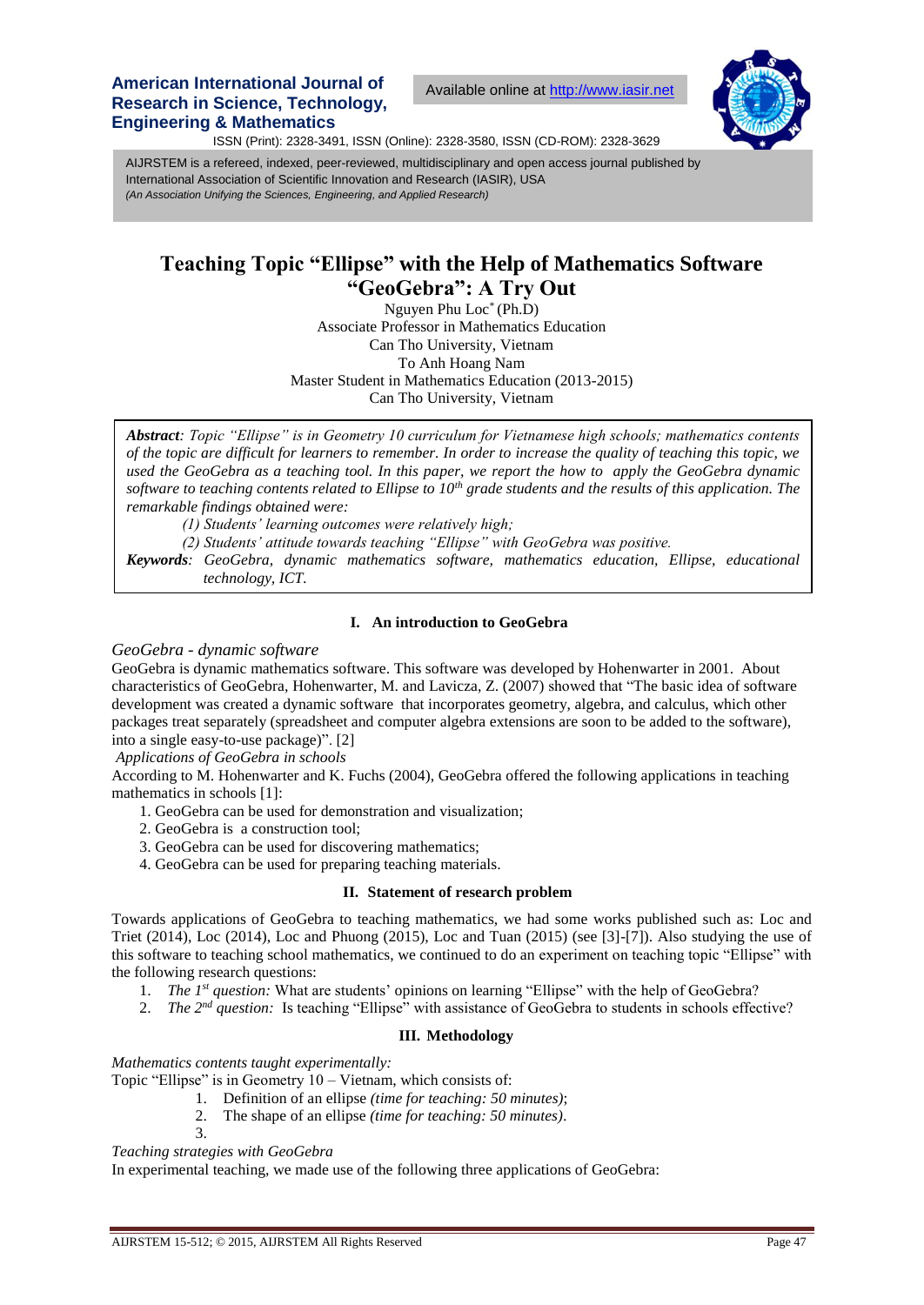- 1. GeoGebra was used for demonstration and visualization (see Illustration 1);
- 2. GeoGebra was used as a construction tool (see Illustration 2);

3. GeoGebra was used for discovering mathematics (see Illustration 3).



| <b>Illustration 1:</b> A real image of an ellipse |  |  |  |  |
|---------------------------------------------------|--|--|--|--|

**Illustration 2:** How to draw an ellipse

| $x_M$    | MF <sub>t</sub> | $\boldsymbol{MF}_{2}$ | T1    | T2    |                             |
|----------|-----------------|-----------------------|-------|-------|-----------------------------|
| $-4.858$ | 1.738           | 8.262                 | 1.738 | 8.262 |                             |
| $-4.858$ | 1.737           | 8.263                 | 1.737 | 8.263 |                             |
| $-4.858$ | 1.736           | 8.264                 | 1.736 | 8.264 |                             |
| $-4.858$ | 1.735           | 8.265                 | 1.735 | 8.265 |                             |
| $-4.858$ | 1.734           | 8.266                 | 1.734 | 8.266 |                             |
| $-4.858$ | 1.733           | 8.267                 | 1.733 | 8.267 |                             |
| $-4.858$ | 1.732           | 8.268                 | 1.732 | 8.268 | $c \cdot x_M$<br>$T1 = a +$ |
| $-4.858$ | 1.731           | 8.269                 | 1.731 | 8.269 | $\boldsymbol{a}$            |
| $-4.858$ | 1.73            | 8.27                  | 1.73  | 8.27  | $c\cdot x_M$<br>$T2 = a -$  |
| $-4.858$ | 1.729           | 8.271                 | 1.729 | 8.271 | a                           |



*Experimental model:* See Table 1.

| Table 1: Experimental model of teaching topic "Ellipse" with GeoGebra |  |  |  |
|-----------------------------------------------------------------------|--|--|--|
|-----------------------------------------------------------------------|--|--|--|

| <b>Experimental class</b>    | <b>Treatment</b> (teaching with<br>GeoGebra, denoted X | <b>Posttest</b> (Mathematics test scores, and<br>attitudes of students, denoted $O$ ) |  |  |
|------------------------------|--------------------------------------------------------|---------------------------------------------------------------------------------------|--|--|
| Class $10_1$ , Class $10B_1$ |                                                        |                                                                                       |  |  |

*Experimental classes:*

Class  $10<sub>1</sub>$  of 40 students - "Trung học cơ sở và trung học phổ thông Long Phú" School (Tam Bình, Vĩnh Long).

Class 10B<sub>1</sub> of 40 students - "Trung học thực hành sư phạm" School (Can Tho University). After finishing 1<sup>st</sup> semester of academic year 2014-2015, the learning level of the above students was relatively high (see Table 2).

| where we really rainly or statements in this enperimental viables |               |               |  |  |
|-------------------------------------------------------------------|---------------|---------------|--|--|
|                                                                   | Class $101$   | Class $10B_1$ |  |  |
| Very good                                                         | 36 (students) |               |  |  |
| Good                                                              |               |               |  |  |
| medium                                                            |               |               |  |  |
| Weak                                                              |               |               |  |  |
| <b>Sum</b>                                                        | 40            | 40            |  |  |

**Table 2.** The learning ranks of students in two experimental classes

*Posttest:* 

- *Questionnaire:* We used questionnaire to find out the students' opinions towards lessons with the help of GeoGebra.
- *Test of students' learning outcomes:* In order to evaluate how effective our teaching was, we asked the students to do a test of ten questions which we constructed after doing experiment (see Appendix)

The pedagogical experiment was implemented in the second semester of academic year 2014 -2015.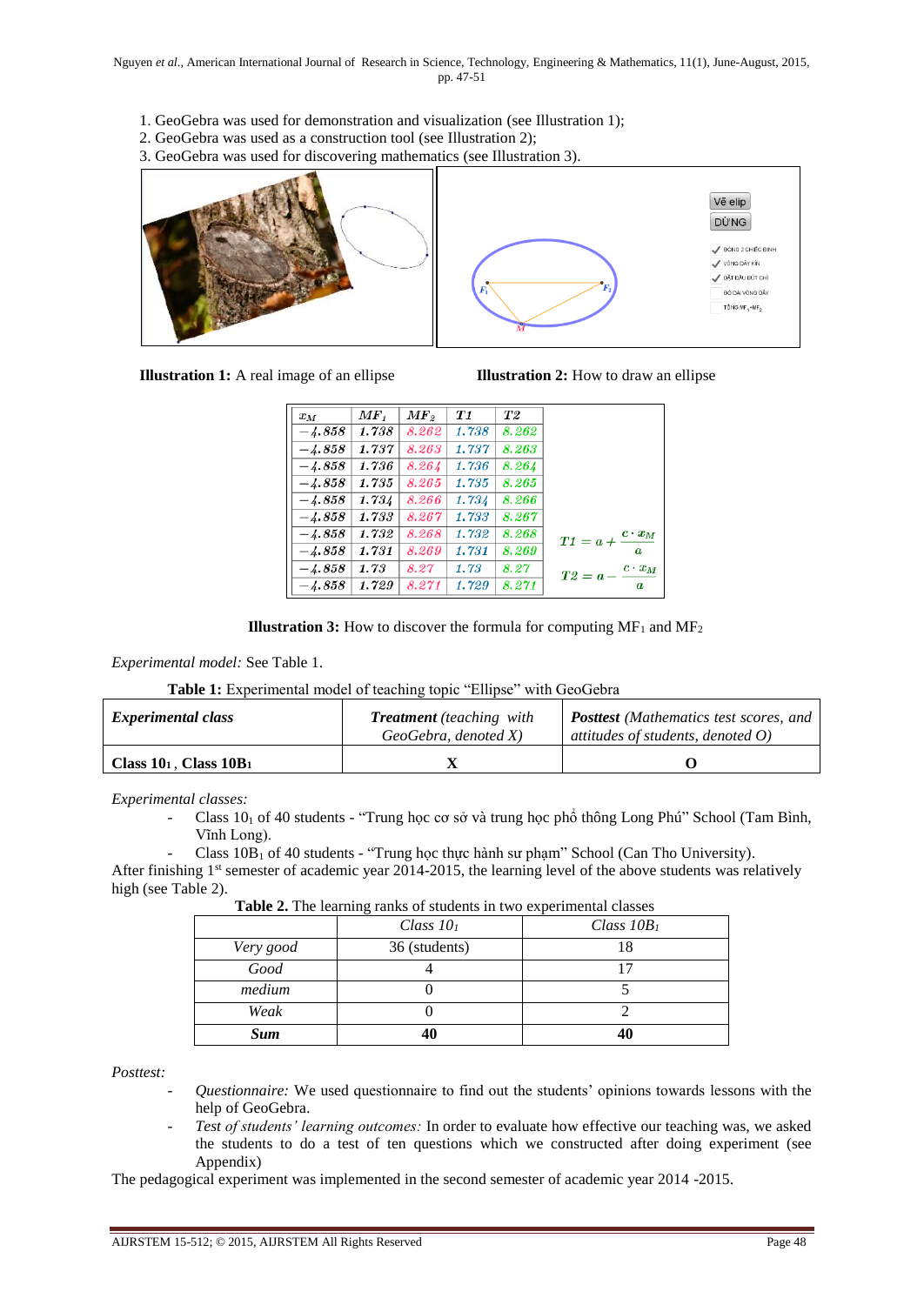# **IV. Results and discussion**

## *A. The results of investigating students' opinions*

#### *Students' opinions on the lessons with GeoGebra*

The opinions of 80 students in two experimental classes towards lessons with the help of GeoGebra were showed in Table 3. Accordingly, a majority of students (80%) of the two experimental classes said that they felt interesting in learning with using GeoGebra. In particular, about 70% of students felt understandable after two experimental lessons although nearly 50% of students said that the content of the topic "Ellipse" was difficult.

|                                                                                                            |               | [2]            |               | (4)        |         |
|------------------------------------------------------------------------------------------------------------|---------------|----------------|---------------|------------|---------|
| a. Do you feel interesting to study                                                                        | 35            | 29             |               |            |         |
| mathematics with the help of GeoGebra?                                                                     | (43.75%)      | (36.25%)       | (18.75%)      | $(1.25\%)$ | $(0\%)$ |
| b. How difficult is topic "Ellipse"?                                                                       | $(1.25\%)$    | 36<br>(45%)    | 28<br>(35%)   | (18.75%)   | $(0\%)$ |
| c. After studying Ellipse with the help of<br>GeoGebra, what is your level of<br>understanding this topic? | 12<br>$15\%)$ | 47<br>(58.75%) | 18<br>(22.5%) | (3.75%)    | $(0\%)$ |

**Table 3.** Students' opinions on the lessons with GeoGebra

*Note*: Numbers  $(1) - (5)$  indicate the following contents:

- o (1): Very interesting *(a)*; very difficult *(b)*; very good *(c)*.
- o (2): Interesting (*a*); difficult *(b)*; good *(c)*.
- o (3): Normal *(a, b);* medium (c).
- o (4): Not interesting (*a)*; Easy *(b)*; bad *(c)*.
- o (5): Not interesting completely *(a)*; very easy *(b)*; very bad (c).

*Students' opinions on the GeoGebra software*

When asked to comment on GeoGebra, 90% of students said that this software was interesting, had many useful features but not unwieldy; and only a small number of children (about 15%) felt that the software was difficult to use and its interface was complicated. Results of student surveys about GeoGebra were detailed in Table 4:

|                                     | <b>Strongly</b><br>agreed | Agreed     | undecided  | disagreed | <b>Strongly</b><br>disagreed |
|-------------------------------------|---------------------------|------------|------------|-----------|------------------------------|
| GeoGebra is an interesting software | 28                        | 47         |            |           |                              |
|                                     | (35%)                     | (58.75%)   | $(6.25\%)$ | $(0\%)$   | $(0\%)$                      |
|                                     | 29                        | 47         |            |           |                              |
| GeoGebra is helpful for self-study  | (36.25%)                  | (58.75%)   | (5%)       | $(0\%)$   | $(0\%)$                      |
| GeoGebra has many useful functions  | 30                        | 43         |            |           |                              |
|                                     | (37.5)                    | (53.75%)   | (8.75%)    | $(0\%)$   | $(0\%)$                      |
| It is difficult to operate GeoGebra |                           | 10         | 38         | 27        |                              |
|                                     | $(1.25\%)$                | $(12.5\%)$ | (47.5%)    | (33.75%)  | (5%)                         |
| Interface of GeoGera is complicated |                           |            | 28         | 38        |                              |
|                                     | (1.25%)                   | (11.25%)   | (35%)      | (47.5%)   | (5%)                         |
|                                     |                           |            |            |           |                              |
| Other opinions                      | $(0\%)$                   | $(0\%)$    | $(0\%)$    | $(0\%)$   | $(0\%)$                      |

**Table 4.** Statistical table of students' opinions about software GeoGebra

# *B. The results of mathematics test*

The students' score results after they finished the test are shown in Table 5.

**Table 5.** Statistical table of students' score totals

| Mark        |                   |                                 |  |
|-------------|-------------------|---------------------------------|--|
| Scale of 15 | Scale of 10       | The number of student obtaining |  |
| 15          | 10                | 17                              |  |
| 14          | 9.33              | 19                              |  |
| 13          | 8.67              | 13                              |  |
| 12          | 8.0               | 9                               |  |
| 11          | 7.33              | 10                              |  |
| 10          | 6.67              | 3                               |  |
| 9           | 6.0               |                                 |  |
| 8           | 5.33              |                                 |  |
| 7           | 4.67              | 3                               |  |
| 5           | 3.33              |                                 |  |
|             | Average mark: 8.4 | Sum: 80                         |  |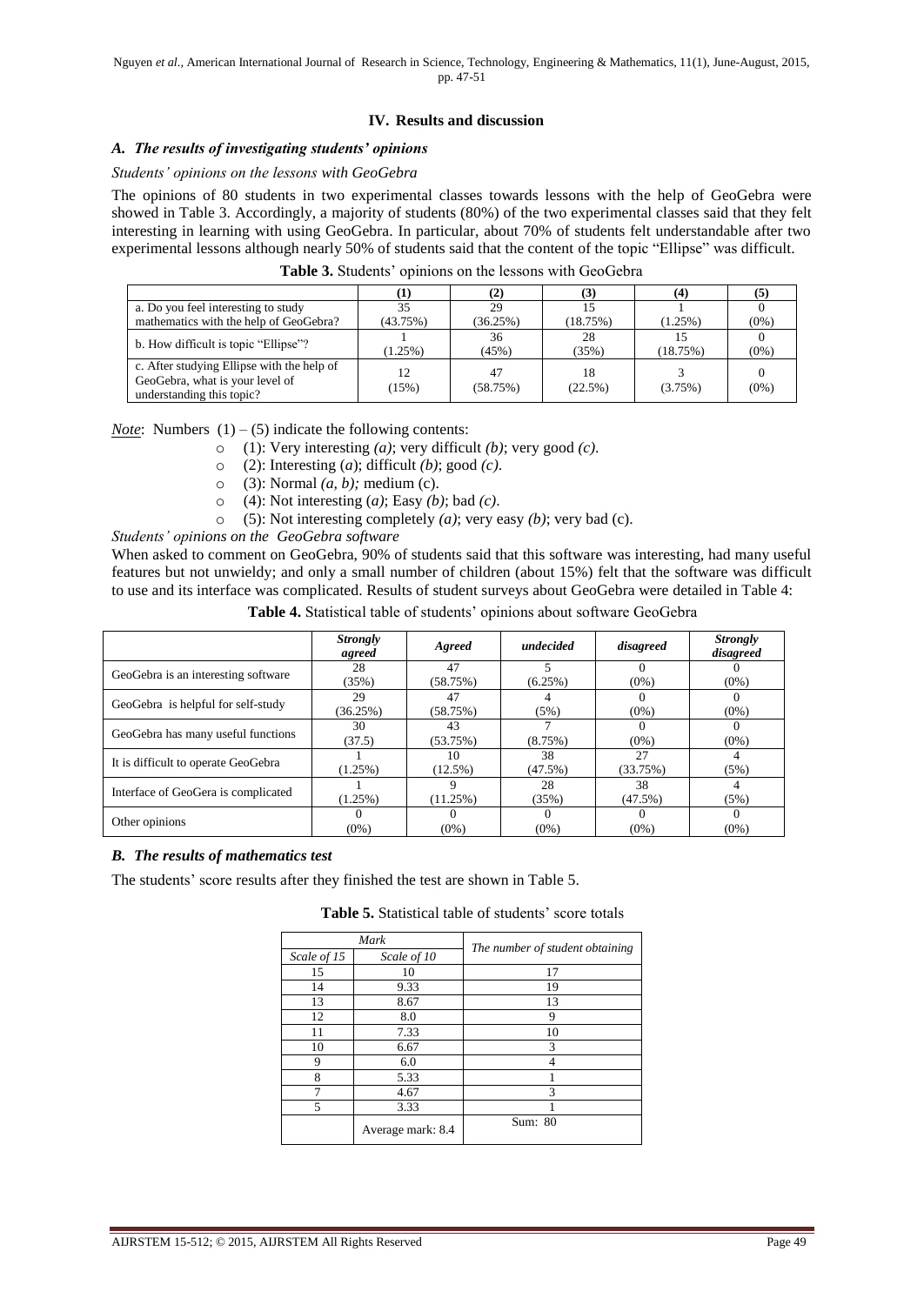# *The reliability of the test*

To calculate the reliability of the test, we divided test into two groups: group A of the even numbered questions and group B of the odd numbered questions. Meanwhile, the correlation coefficient between the test scores of two groups is  $R(A, B) = 0.56$ . According to Spearman-Brown Prophecy formula, the reliability of the test is

 $1 + R(A, B)$  $\frac{2 \cdot R(A, B)}{R(A, B)} = 0.72$ , which is good for a small number of test items (10 items).

*Comment*

Test results show that the majority of students obtained high scores: 60% of students obtained the number of mark from 8 to 10 (according to scale of 10); only 0.05% of students obtained the number of mark under 5. This suggested that most students could master the relatively good lesson contents. In addition, the reliability of the test reached 0.72, so these facts could be trusted.

# *C. Experiences of the process of experimental teaching*

Through experimental lessons, we had the following experiences:

- Each lesson was completed exactly according to the specified time. This indicated that the use of software GeoGebra in teaching process did not affect the time for lesson.
- In the experimental lessons, although some students were not active, but when asked, the majority of them could answer the teacher' questions correctly. Moreover, students could discover the typical features of an ellipse while observing the dynamic figures which offered by GeoGebra

#### **V. Conclusion**

From the results received from the pedagogic experiment, we believe that the application of GeoGebra to teaching topic "Ellipse" in particular and teaching mathematics in general is feasible and effective. So, in Vietnam, GeoGebra should be introduced to mathematics teachers of schools as a measure for innovating teaching methods of mathematics.

## **VI. References**

- [1] Hohenwarter, M. & Fuchs, K. (2004). *Combination of dynamic geometry, algebra and calculus in the software system GeoGebra,* fro[m http://archive.geogebra.org/static/publications/pecs\\_2004.pdf](http://archive.geogebra.org/static/publications/pecs_2004.pdf)
- [2] Hohenwarter, M. and Lavicza, Z. (2007). Mathematics teacher development with ICT: Towards an international geogebra institute, D Küchemann (ed), *Proceedings of the British Society for Research into Learning Mathematics*, 27, 3 November 2007)
- [3] Loc, N.P. *(2014)*. Dynamic software "GeoGebra" for solving problem: A try out of mathematics teachers. *Journal of international academic research for multidisciplinary*, Volume 2, Issue 9, October 2014.
- [4] Loc, N.P & Triet, L.V.M. (2014). Dynamic software "GeoGebra" for teaching mathematics: Experiences from a training course in Can Tho University. *European Academic Research*, Vol II , Issue 6 /September 2014.
- [5] [Loc, N.P & Triet, L.V.M. (2014). Guiding Students to Solve Problem with Dynamic Software "GeoGebra": A Case of Heron's Problem of the Light Ray. *European Academic Research*, Vol II , Issue 7 /October 2014.
- [6] Loc, N.P & Phuong, L.T. (2015). Teaching Parabola with dynamic software "GeoGebra": A pedagogical experiment in Vietnam. *International journal of Education and Research, Vol 3, N<sub>0</sub> 4, April 2015.*
- [7] Loc, N.P. & Tuan, N.T. (2015). "TSEWG" Model for Teaching Students How to Solve Exercises with GeoGebra Software in the Classroom. *The International Journal of Engineering And Science (IJES)*, Volume 4, Issue 5, 2015

# **Appendix:** QUESTIONS FOR TESTING (in Vietnamese)

*Cho trước hai điểm F*<sub>1</sub>, *F*<sub>2</sub> *với F*<sub>1</sub>*F*<sub>2</sub> = 2 $c(c > 0)$  *và một số*  $a > c$ . Hãy sử dụng giả thiết này cho câu 1 và câu *2.*

# **1. Elip (E) được định nghĩa là:**

- a. Tập hợp các điểm M sao cho  $MF_1 + MF_2 = a$
- b. Tập hợp các điểm M sao cho  $MF_1 + MF_2 = 2a$
- c. Tập hợp các điểm M sao cho  $MF_1 + MF_2 = a^2$
- d. Tập hợp các điểm M sao cho  $MF_1 + MF_2 = 4a$

# **2. Tiêu cự của elip (E) có độ dài là:**

a.*a* b. *c* c. *2a* d. *2c*

*Trong hệ trục tọa độ Oxy, cho elip (E) có hai tiêu điểm F*<sub>1</sub>(−c; 0), F<sub>2</sub>(c; 0) với c là một số dương cho trước và *một điểm M*(x; y) *thuộc (E). Hãy sử dụng giả thiết này cho câu 3 và câu 4.* 

3. Hai bán kính qua tiêu 
$$
MF_1
$$
,  $MF_2$  của (E) có công thức tính độ dài lần lượt là:  
\n $a. MF_1 = a + \frac{cx}{a}$ ;  $MF_2 = a - \frac{cx}{a}$   
\n $b. MF_1 = a + cx$ ;  $MF_2 = a - cx$